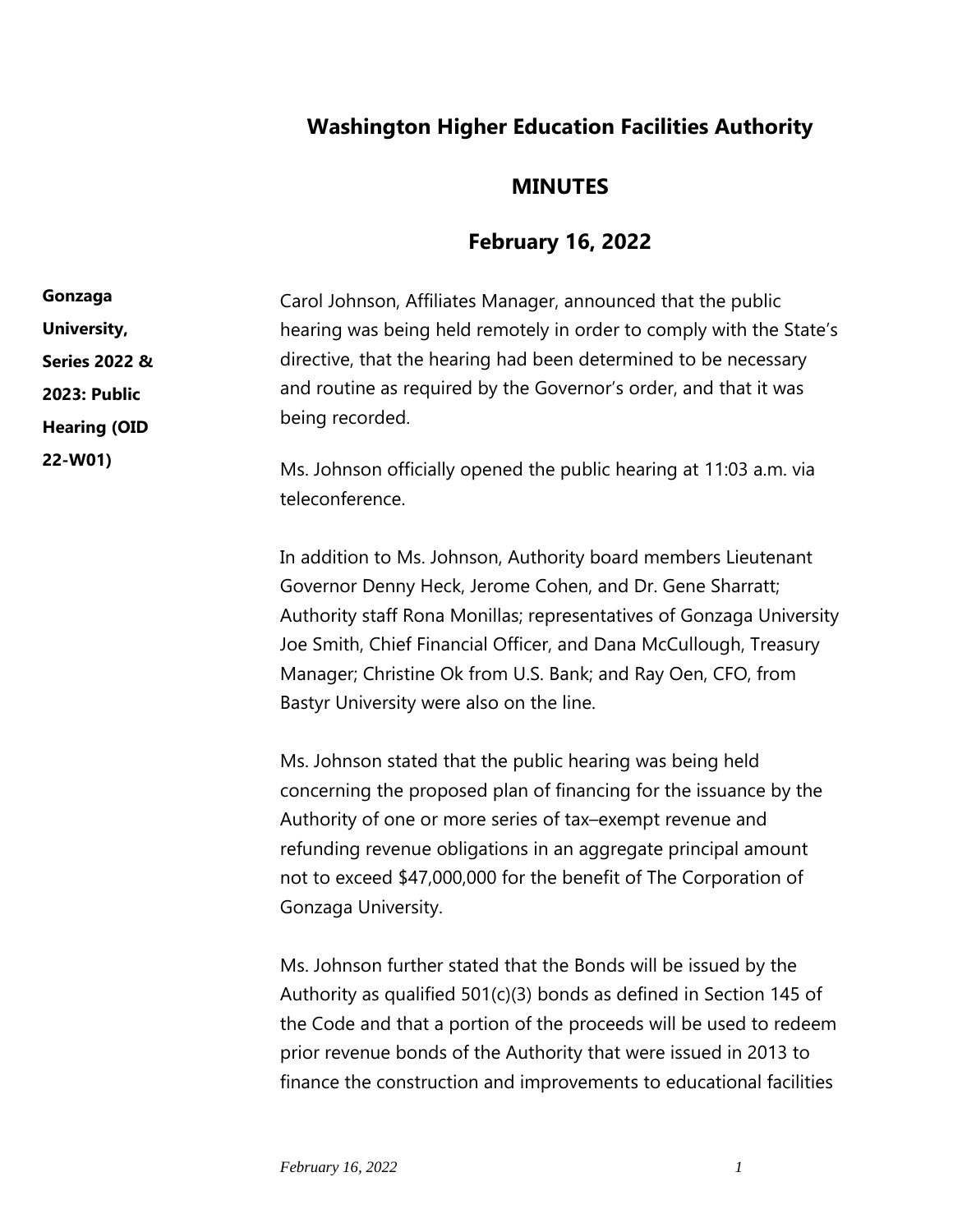all located on the University's campus in at 502 E. Boone Avenue, Spokane, WA 99258.

Proceeds will also be used to finance costs associated with the planning, design, construction, installation, improvement and furnishing of capital facilities on the University's campus. Such capital facilities may include the construction of and/or improvements to student housing.

Proceeds of the Bonds may also be used to finance other costs, fees, reserves, capitalized interest and permitted issuance expenses associated with the projects.

Ms. Johnson further stated that testimony and written comments regarding land use, zoning and environmental regulation should be directed to the local jurisdiction that is authorized to consider these matters when issuing building permits for the project.

Ms. Johnson asked Mr. Joe Smith from Gonzaga University for additional comments. Mr. Smith stated that the primary purpose of this bond issue is to refinance previously issued bonds. He added that the University anticipates savings associated with the refinancing, as well as new money proceeds to help with campus improvements. He added that this will benefit their students and the community.

Dr. Sharratt expressed his appreciation for Gonzaga's hard work throughout the years and his support for this project.

Lt. Governor Heck inquired about the split of proceeds between refinancing and new money. Mr. Smith stated that the majority of the proceeds will be used for refinancing, while \$10 million dollars in new money will be used for campus improvements.